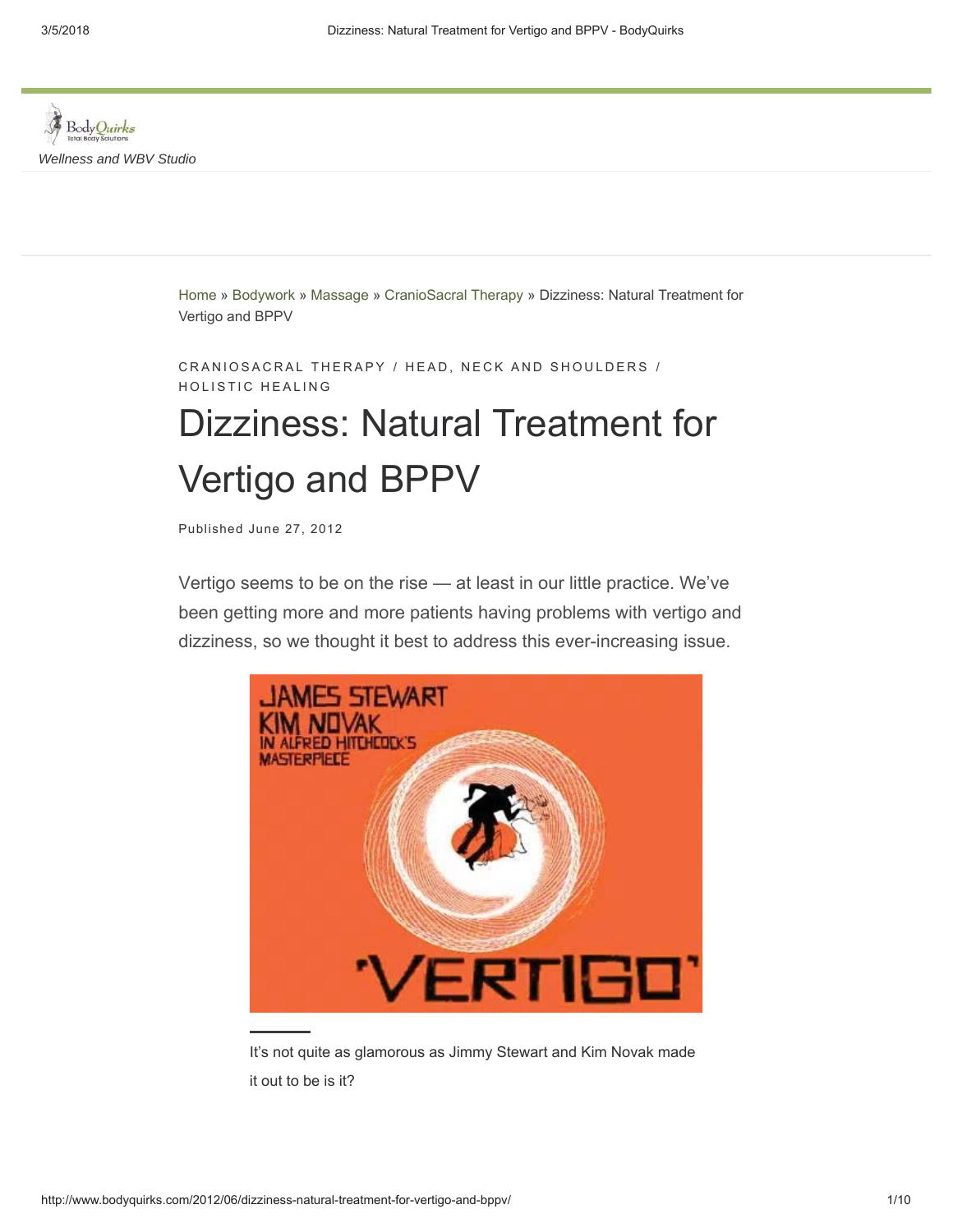## What is Vertigo?

Vertigo is a type of dizziness often described as a spinning sensation in the head and is many times brought on by sudden changes in posture, although it can also be brought on by visual stimuli and light changes.

Some people who experience it say it feels like standing still in a spinning room, and may feel as if they are about to fall over. This effect, is predictably, often accompanied by nausea.

*Vertigo can affect people of all ages, but is most common in older people. It is important to note that although complaints of dizziness are not that unusual as we age, it is a good idea to have it tested. Read our disclaimer.*



# What is BPPV?

The most common cause of vertigo is called Benign Positional Paroxysmal Vertigo or BPPV.

BPPV happens when tiny particles in the inner ear (ear rocks) are disturbed, usually with sudden movement and it causes a spinning. Ear rocks are debris accumulation, usually small crystals of calcium carbonate derived from a structure in the inner ear called the "utricle".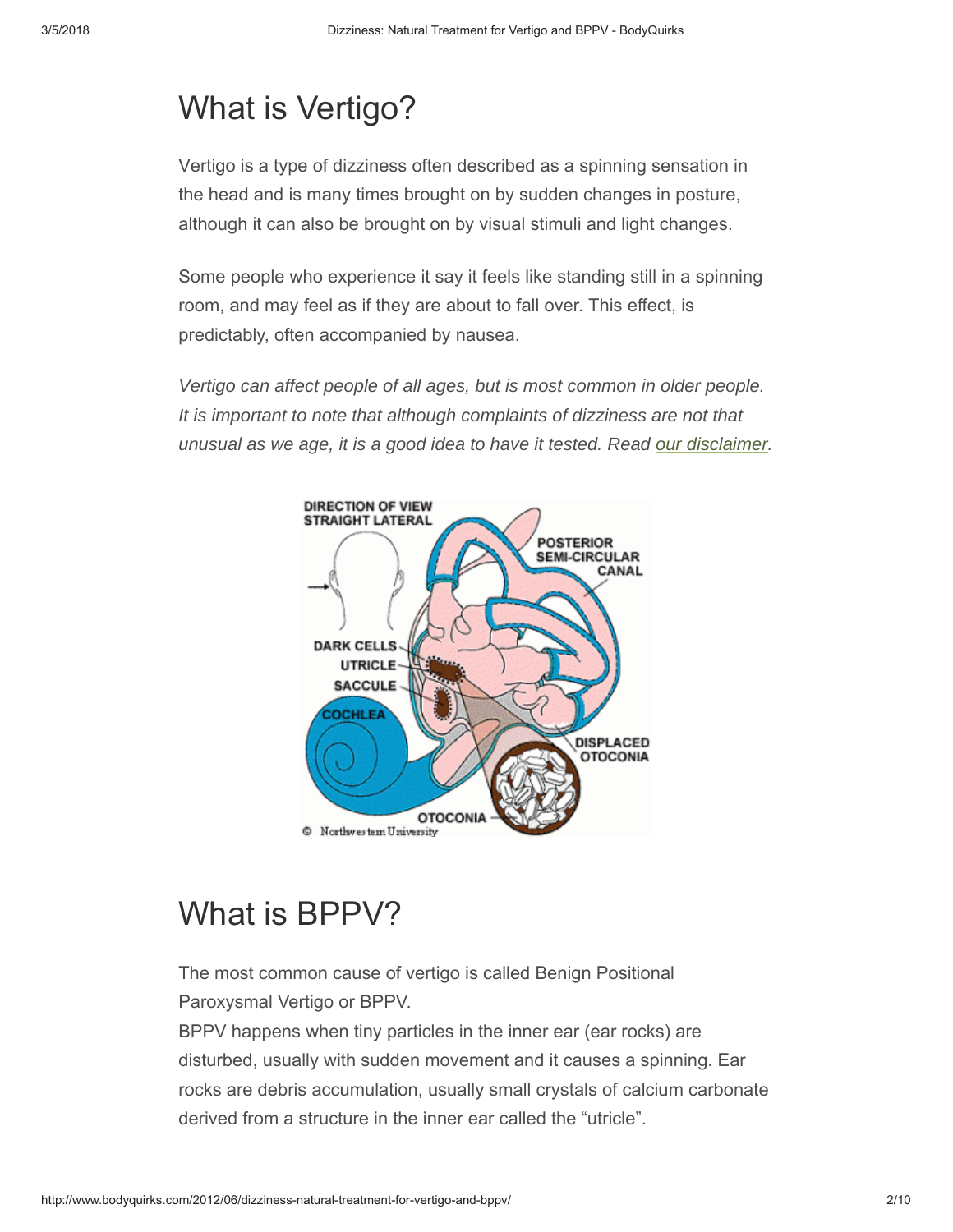Damage to this area may be caused by head injury, infection or other disorder of the inner ear or may have degenerated because of advanced age. About 20% of all dizziness is due to BPPV, and although you do see it in children, the older your are the more likely it is that your dizziness is due to BPPV (50% of all dizziness in older people is due to BPPV.

### The four major symptoms of BPPV are:

- Dizziness or vertigo  $\blacksquare$
- Lightheadedness
- Imbalance
- Nausea

Although all symptoms do not have to be present at all times for it to be BPPV.

The activities that bring on the symptoms vary from person to person but they are almost always precipitated by a change of position of the head with respect to gravity (getting out of bed or rolling over are problem motions.)

For people under age 50, the most common cause of BPPV is head injury. It doesn't have to be that direct, even whiplash injuries have a high incidence of BPPV. There is also a strong association with migraine headaches and viruses affecting the ear such as the ones that cause vestibular neuritis and Meniere's disease. Although not very common, BPPV can be brought on by surgery including dental work.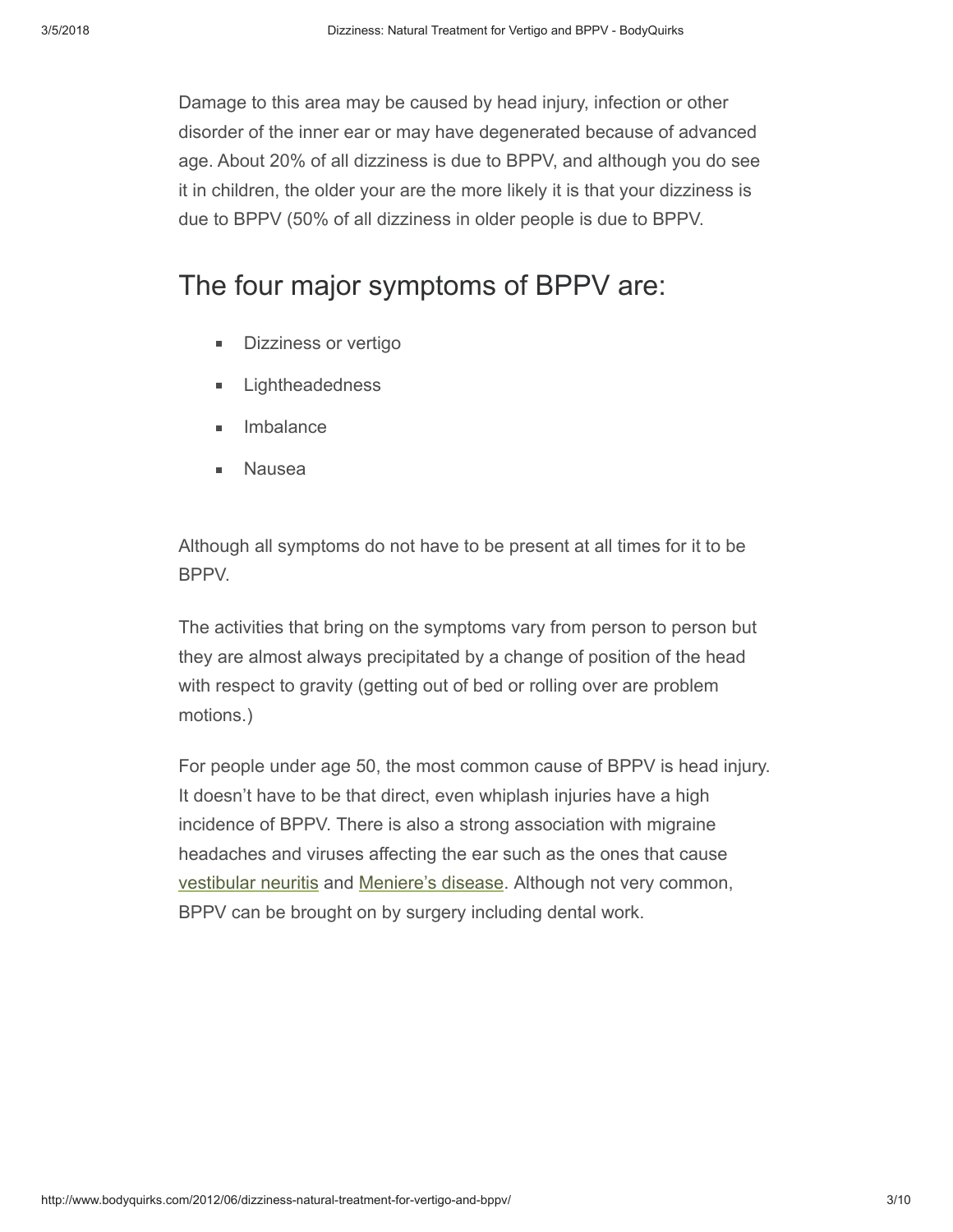

### Treatment for Vertigo or BPPV

There is no definitive treatment for these conditions as its causes vary from person to person. Here are some steps you can take if you are experiencing dizziness, vertigo or if you suspect BPPV:

#### **1. Wait and see**

If your decide to wait and see, be sure to limit the time (not past 2 months) for which you will do this and then seek treatment or testing from a qualified medical professional to rule out any dangers to your health. Here are some modifications you might want to try to your daily activities to help you cope with your dizziness in the meantime:

- Use 2 or more pillows at night  $\blacksquare$
- Don't sleep on the "bad" side (if you have one)
- Get up slowly and sit on the edge of the bed for a minute when m. you awaken
- Avoid bending down to pick things and extending the head (such o. as to get something out of a cabinet)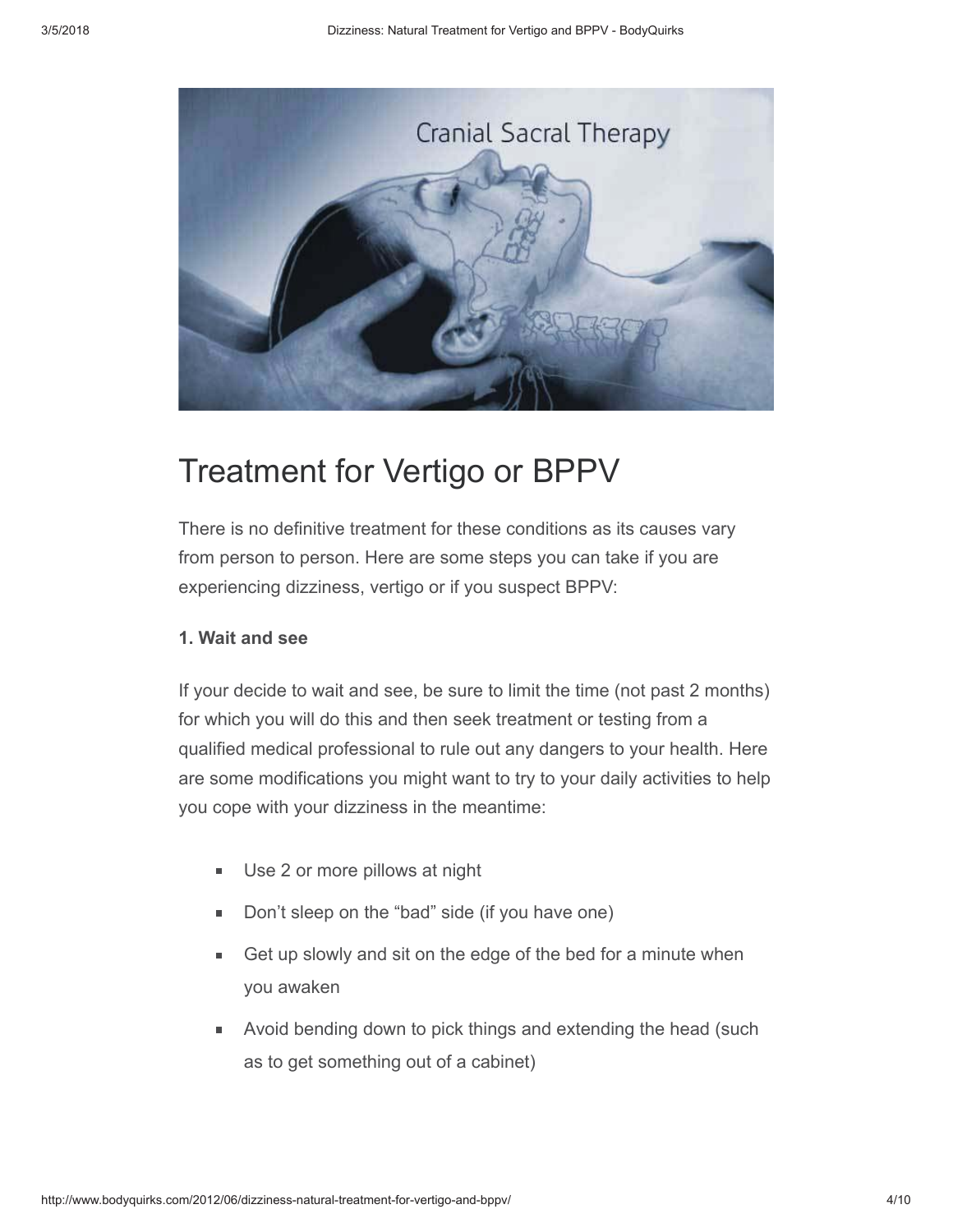- $\blacksquare$ Be careful when going to the dentist office or the beauty parlor let them know about your problem
- Be careful while participating in sports activities and when lying flat on your back
- Motion sickness medications can sometimes be helpful

#### **2. Office treatment of BPPV**

There are 2 treatments that can be done in an office situation, the Epley maneuver and the Semont maneuver if your doctor is unfamiliar with them, there is a list of clinicians who specialize in them and you can find their names from the Vestibular Disorders Association (VEDA). Both of these maneuvers are very effective with an 80% cure rate and are intended to move debris our of the sensitive part of the ear to a less sensitive location. They each take about 15 minutes to complete and the patient should typically rest for at least 10 minutes after being treated before heading for home.

#### **3. Home treatment of BPPV**

The Brandt-Daroff Exercises are a home method of treating this condition, and are usually used when the side of BPPV is unclear. This maneuver is being used less and less since the home Epley maneuver is more effective. These exercises take longer than other maneuvers and are done in three sets per day for 2 weeks. The home Epley maneuver is similar to the ones done in office and is very effective.

#### **4. Surgical Treatment of BPPV**

If the exercises mentioned are ineffective in controlling symptoms, symptoms have persisted a year or longer and the diagnosis is very clear, the a surgical procedure called "posterior canal plugging" may be recommended. "Singular nerve section" is the main alternative to plugging.

#### **5. Cranio-Sacral Therapy (CST)**